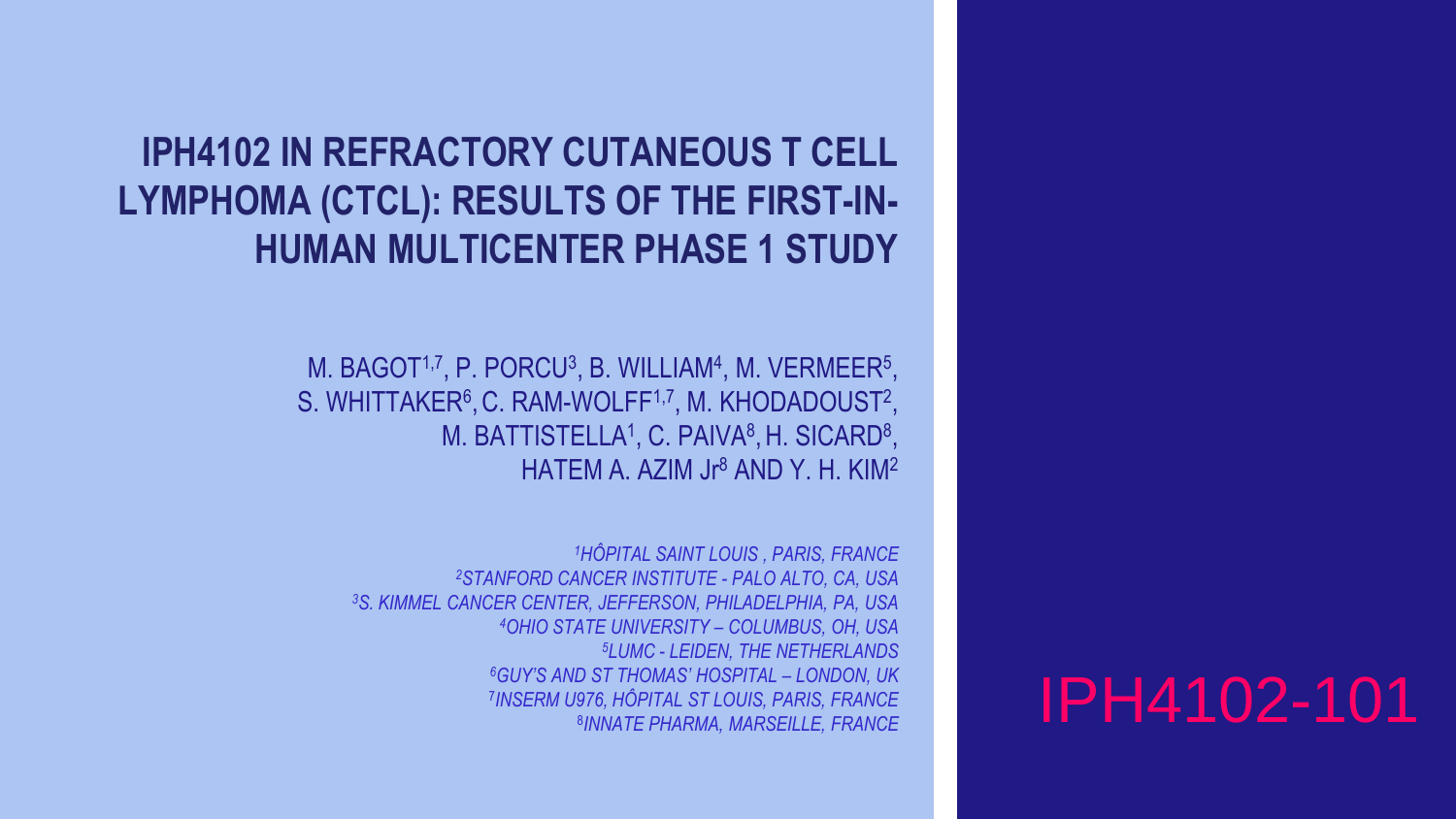## CONFLICTS OF INTEREST

| Research Support/P.I.            | - Galderma, Innate Pharma, Kyowa, Takeda |
|----------------------------------|------------------------------------------|
| Employee                         |                                          |
| Consultant                       |                                          |
| <b>Major Stockholder</b>         |                                          |
| <b>Speakers Bureau</b>           |                                          |
| Honoraria                        |                                          |
| <b>Scientific Advisory Board</b> | - Actelion, Innate Pharma, Kyowa, Takeda |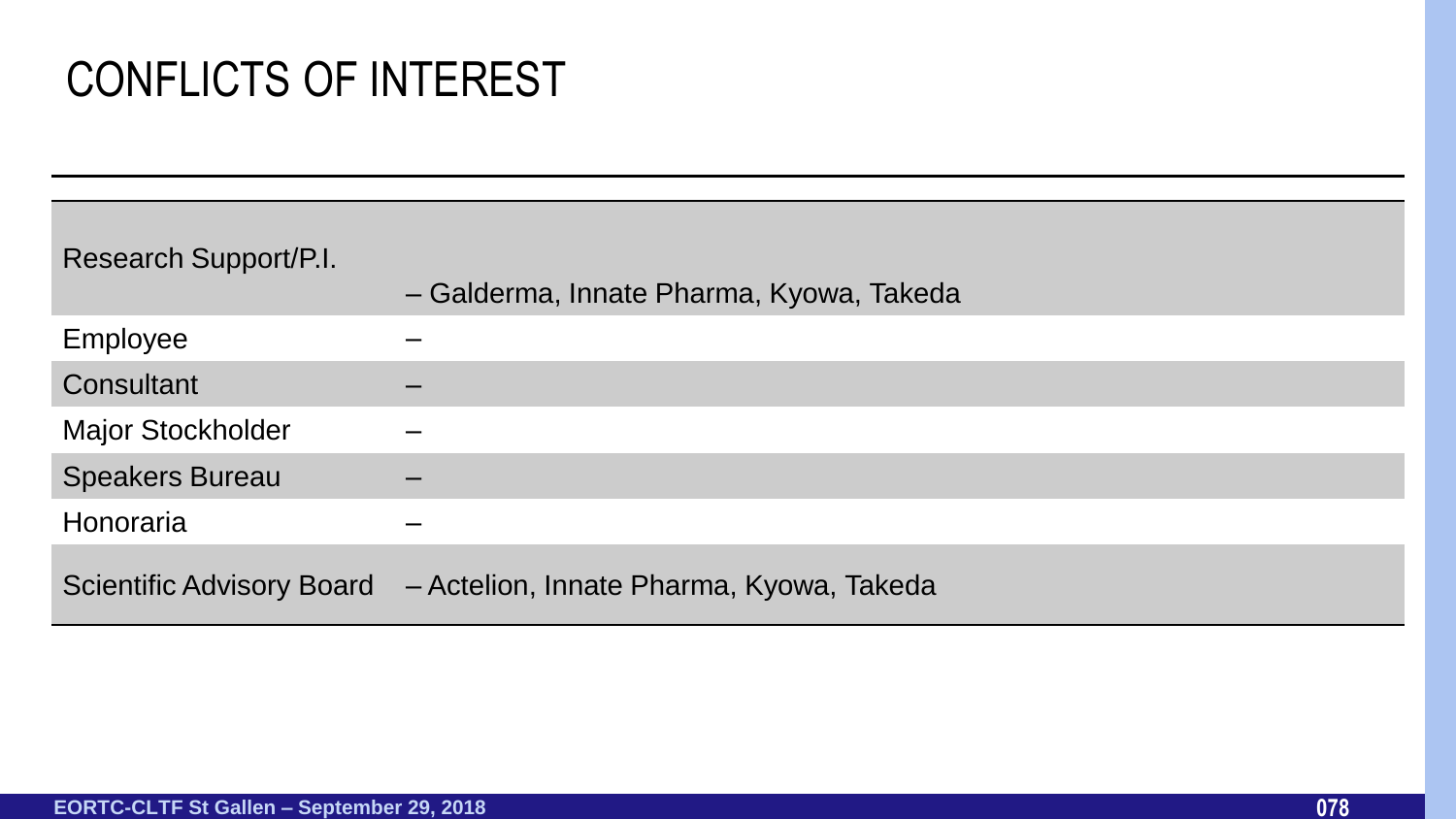### IPH4102-101 STUDY DESIGN

#### • **Dose-escalation**

- 10 dose levels accelerated 3+3 design
- $\blacksquare$   $\geq$  2 prior systemic therapies
- ≥ 5% KIR3DL2pos aberrant cells in skin or blood
- **F** if Mycosis Fungoides/Sézary Syndrome (MF/SS) stage  $\geq$  IB

#### **All CTCL subtypes Sézary Syndrome and transformed MF**

#### • **Cohort expansion**

- Recommended Phase 2 dose (RP2D)
- $\geq$  2 prior systemic therapies
- Irrespective of KIR3DL2 expression

**Dosing regimen**, until progression or unacceptable toxicity



• Intra-patient dose-escalation allowed after Week 5 (W5) in the dose-escalation portion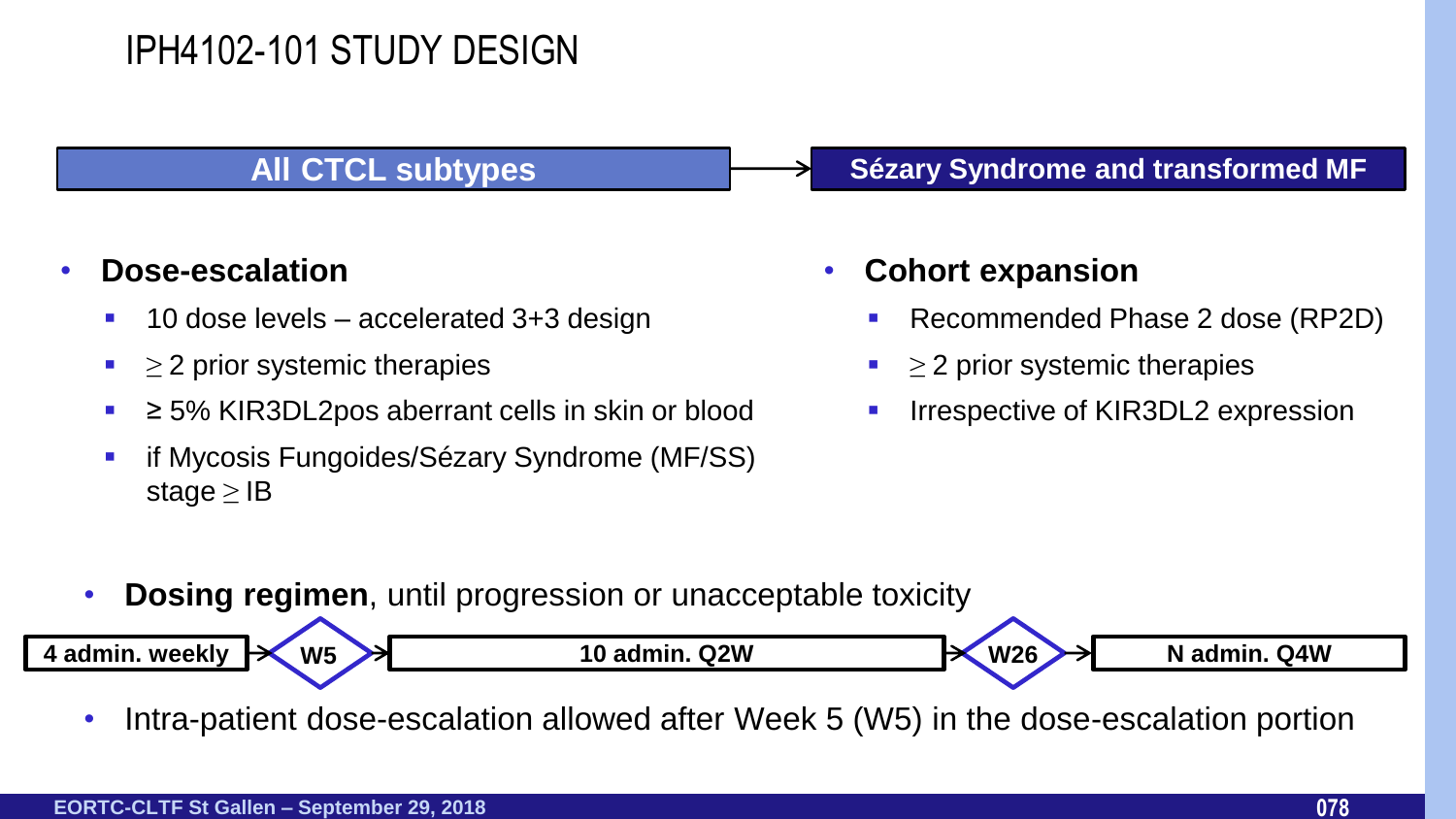#### IPH4102-101 STUDY OBJECTIVES

- **Primary objective**: determination of Maximal Tolerated Dose (MTD) and RP2D, overall safety
- **Secondary objectives**:
	- > Clinical activity: Overall Response Rate (ORR, Olsen JCO 2011 criteria), Progression-Free Survival (PFS)
	- > PK and immunogenicity
- **Exploratory objectives**:
	- > Changes in KIR3DL2pos cells in involved compartments (skin and blood)
	- > Molecular Residual Disease (MRD) in involved compartments
	- > NK cell function pre-dose
- **Quality of Life**
	- > Pruritus (Visual Analogue Scale)
	- > SkinDex29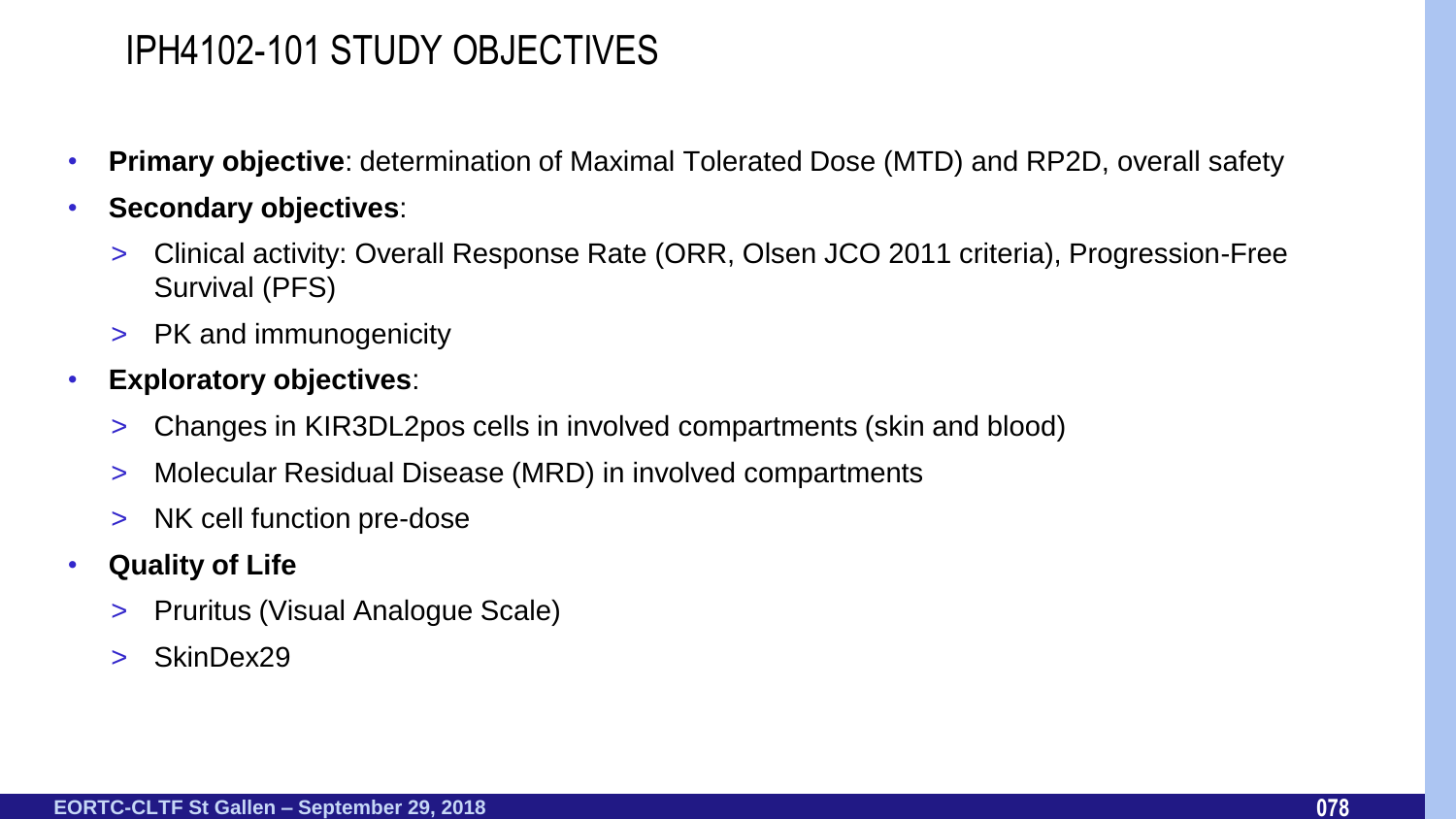#### BASELINE DISEASE CHARACTERISTICS

|                                                                                                                                                                                                                                               | Dose-<br>escalation<br>$n = 25$                 | <b>Cohort</b><br><b>Expansion</b><br>$n = 19$                                      | <b>TOTAL</b><br>$N = 44$                                           |
|-----------------------------------------------------------------------------------------------------------------------------------------------------------------------------------------------------------------------------------------------|-------------------------------------------------|------------------------------------------------------------------------------------|--------------------------------------------------------------------|
| Age (years), median (min; max)                                                                                                                                                                                                                | 71(42; 90)                                      | 64 $(37; 87)$                                                                      | 69 (37; 90)                                                        |
| MF/SS CTCL type, n (%)<br>Mycosis fungoides (MF)<br>With evidence of large-cell transformation, n (%)<br>Sézary Syndrome (SS)<br>With evidence of large-cell transformation, n (%)<br>Non MF/SS CTCL type, n (%)<br>CD4+ T-cell lymphoma, NOS | 4(16%)<br>4(16%)<br>20 (80%)<br>3(12%)<br>1(4%) | 4(21%)<br>4(21%)<br>15 (79%)<br>4(21%)<br>$\overline{0}$                           | 8(18%)<br>8(18%)<br>35 (80%)<br>7(16%)<br>1(2%)                    |
| Clinical stage at study entry (MF/SS), n (%)<br><b>IB</b><br>IIB<br><b>IIIA</b><br>IVA1<br>IVA <sub>2</sub><br><b>IVB</b>                                                                                                                     | 1(4%)<br>3(12%)<br>20 (80%)                     | $1(5.3\%)$<br>$3(15.8\%)$<br>$1(5.3\%)$<br>11 (57.9%)<br>$2(10.6\%)$<br>$1(5.3\%)$ | 2(4.5%)<br>6(13.6%)<br>1(2.3%)<br>31 (70.5%)<br>2(4.5%)<br>1(2.3%) |
| No. of regimen systemic received, median (min; max)                                                                                                                                                                                           | 3(2; 10)                                        | 2(1; 13)                                                                           | 3(1; 13)                                                           |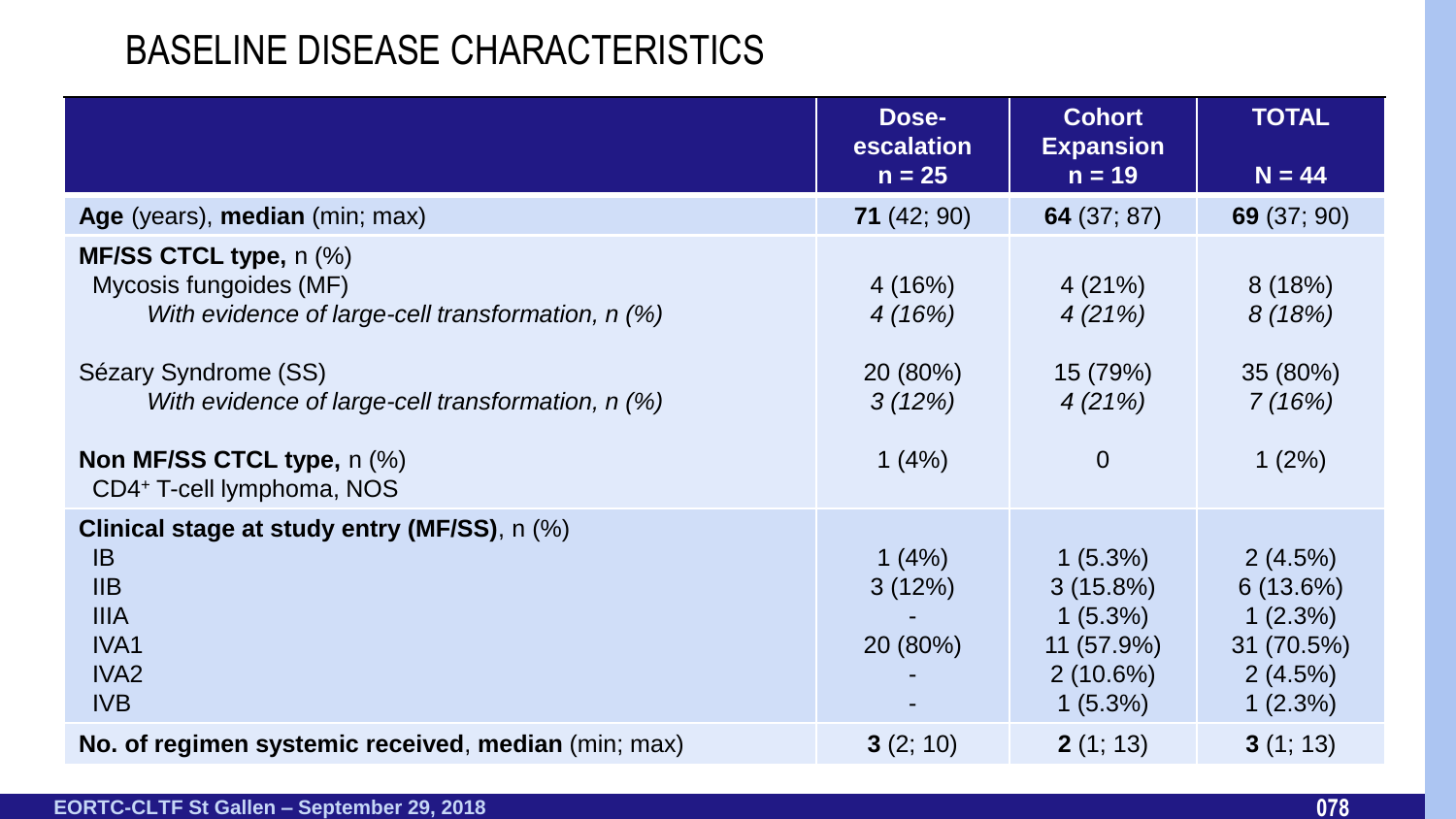## BASELINE KIR3DL2 EXPRESSION IN SKIN AND BLOOD

| <b>Baseline KIR3DL2</b> | <b>Dose-escalation</b><br>$(n = 25)$ |               | <b>Cohort Expansion</b><br>$(n = 19)$ |            |
|-------------------------|--------------------------------------|---------------|---------------------------------------|------------|
| positivity              | <b>SS</b>                            | <b>Non-SS</b> | <b>SS</b>                             | <b>tMF</b> |
| <b>Skin</b>             | 17/20                                | 5/5           | $11/14*$                              | 0/4        |
| <b>Blood</b>            | 20/20                                | <b>NA</b>     | 13/15                                 | <b>NA</b>  |
| <b>Skin or Blood</b>    | 20/20                                | 5/5           | $13/14*$                              | 0/4        |

\*One patient not evaluable in skin at baseline NA: Not Applicable

Representative baseline KIR3DL2 expression in SS (38% KIR3DL2pos cells)



High correlation of KIR3DL2 expression in both baseline skin biopsies (n=29 pts)

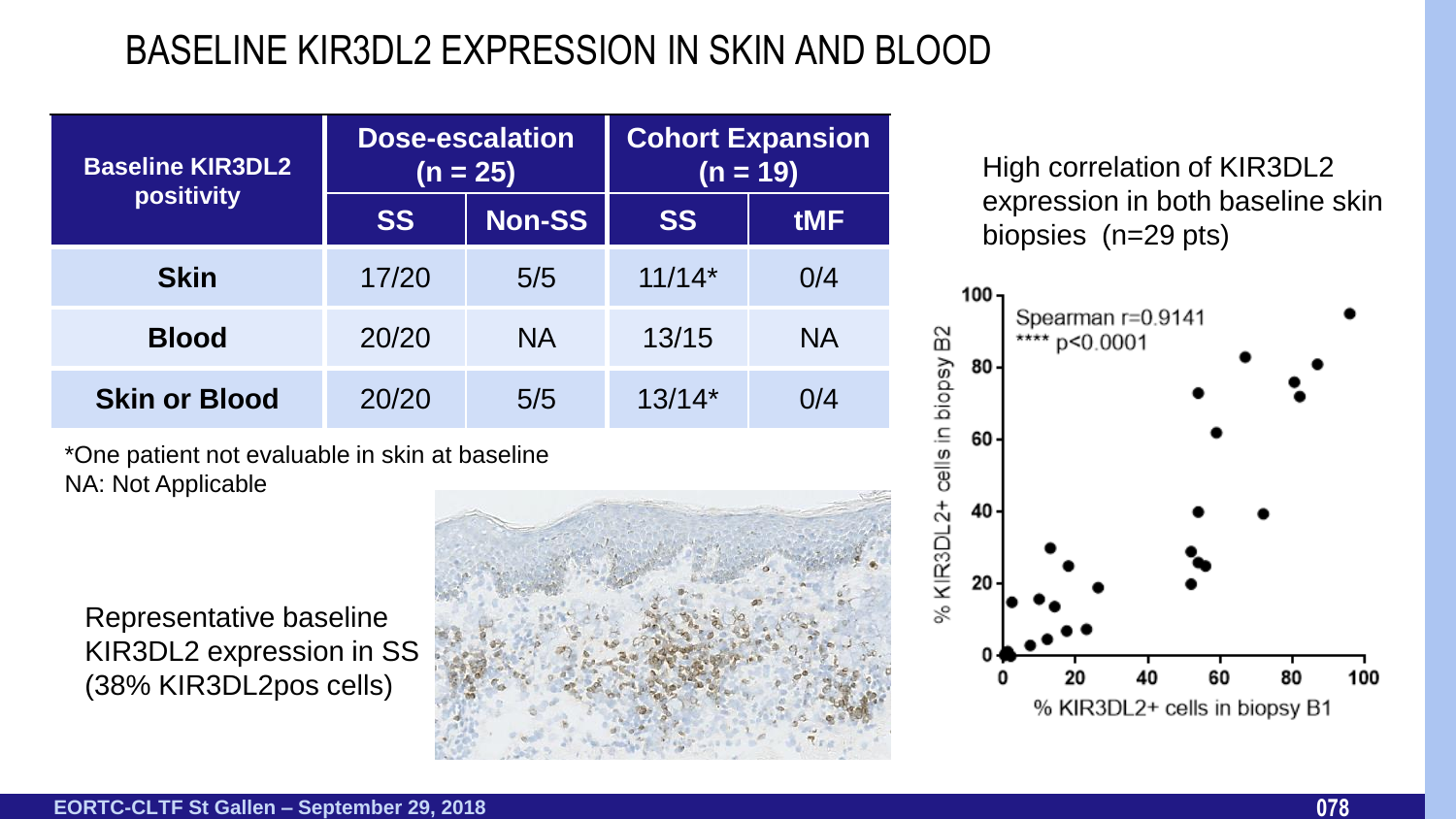## AEs REPORTED IN  $\geq$  10% PATIENTS (N=44)

| <b>Adverse event</b>    | All grades, N (%) | <b>Grade 3-4, N (%)</b> |
|-------------------------|-------------------|-------------------------|
| <b>Peripheral edema</b> | 12 (27%)          | $0(0\%)$                |
| <b>Asthenia</b>         | 9(20%)            | $0(0\%)$                |
| <b>Fatigue</b>          | $9(20\%)$         | $0(0\%)$                |
| <b>Cough</b>            | 7(16%)            | $0(0\%)$                |
| <b>Pyrexia</b>          | 7(16%)            | $0(0\%)$                |
| <b>Diarrhea</b>         | 7(16%)            | $0(0\%)$                |
| <b>Arthralgia</b>       | 7(16%)            | $0(0\%)$                |
| <b>Fall</b>             | 6(14%)            | $0(0\%)$                |
| <b>Headache</b>         | 6(14%)            | $0(0\%)$                |
| Lymphopenia             | 6(14%)            | 2(5%)                   |
| <b>Constipation</b>     | $5(11\%)$         | $0(0\%)$                |
| <b>Dyspnea</b>          | $5(11\%)$         | $0(0\%)$                |
| <b>Chills</b>           | $5(11\%)$         | $0(0\%)$                |
| <b>Anemia</b>           | $5(11\%)$         | 1(2%)                   |
| <b>Hypertension</b>     | 5(11%)            | 2(5%)                   |

Five patients developed 6 possibly related grade ≥ 3 AEs

- grade 5 hepatitis  $(n=1)$
- grade 4 sepsis  $(n=1)$
- grade 3 AST elevation (n=1)
- grade 3 lymphopenia (n=2)
- grade 3 hypotension (n=1).

Only 3 patients (7%) stopped treatment for an AE.

Neither skin rash nor other immune-mediated reactions related to IPH4102 were reported.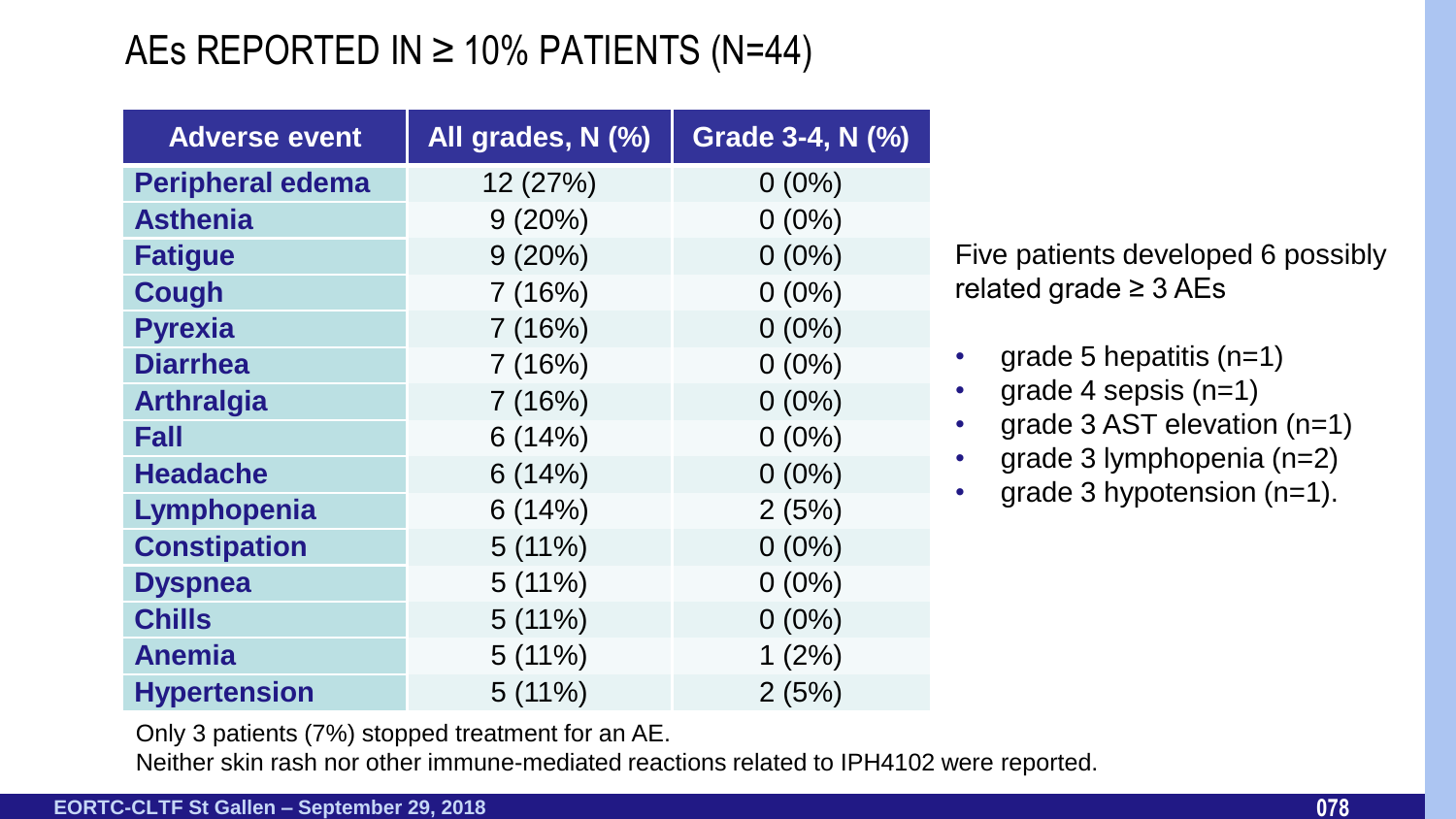## ABNORMALITIES IN LIVER FUNCTION TESTS IRRESPECTIVE OF BEING REPORTED AS AEs (N=44)

| <b>Event</b>                     | <b>Grade 1</b><br>$N$ (%) | <b>Grade 2</b><br>$N$ (%) | <b>Grade 3</b><br>$N$ (%) | <b>Grade 4</b><br>$N$ (%) |
|----------------------------------|---------------------------|---------------------------|---------------------------|---------------------------|
| <b>AST increased</b>             | 6(14)                     | 0(0)                      | 1 $(2)^*$                 | $1(2)^{A}$                |
| <b>ALT increased</b>             | 10(23)                    | 0(0)                      | 0(0)                      | $1(2)^{A}$                |
| <b>ALP increased</b>             | 9(20)                     | 1 $(2)$                   | 0(0)                      | 0(0)                      |
| <b>Blood bilirubin increased</b> | 3(7)                      | 1 $(2)$                   | 0(0)                      | $1(2)^{A}$                |
| Hypoalbuminemia                  | 18(41)                    | 5(11)                     | 1 $(2)^*$                 | 0(0)                      |

^Patient had grade 5 hepatitis 6 weeks after the last administration. He received IPH4102 for one year, achieved a PR, then treatment was discontinued for PD. He had normal liver function throughout the treatment course. Liver biopsy and serology performed one week before death showed evidence of HHV-6B infection.

\*Patient developed grade 3 AST and grade 1 ALT elevation after the 4<sup>th</sup> administration. He had grade 2 hypoalbuminemia at baseline. The event improved to grade 1 one week later despite the 5<sup>th</sup> administration. AST elevation completely resolved on Day 55. The AST/ALT ratio was not consistent with acute drug induced liver injury.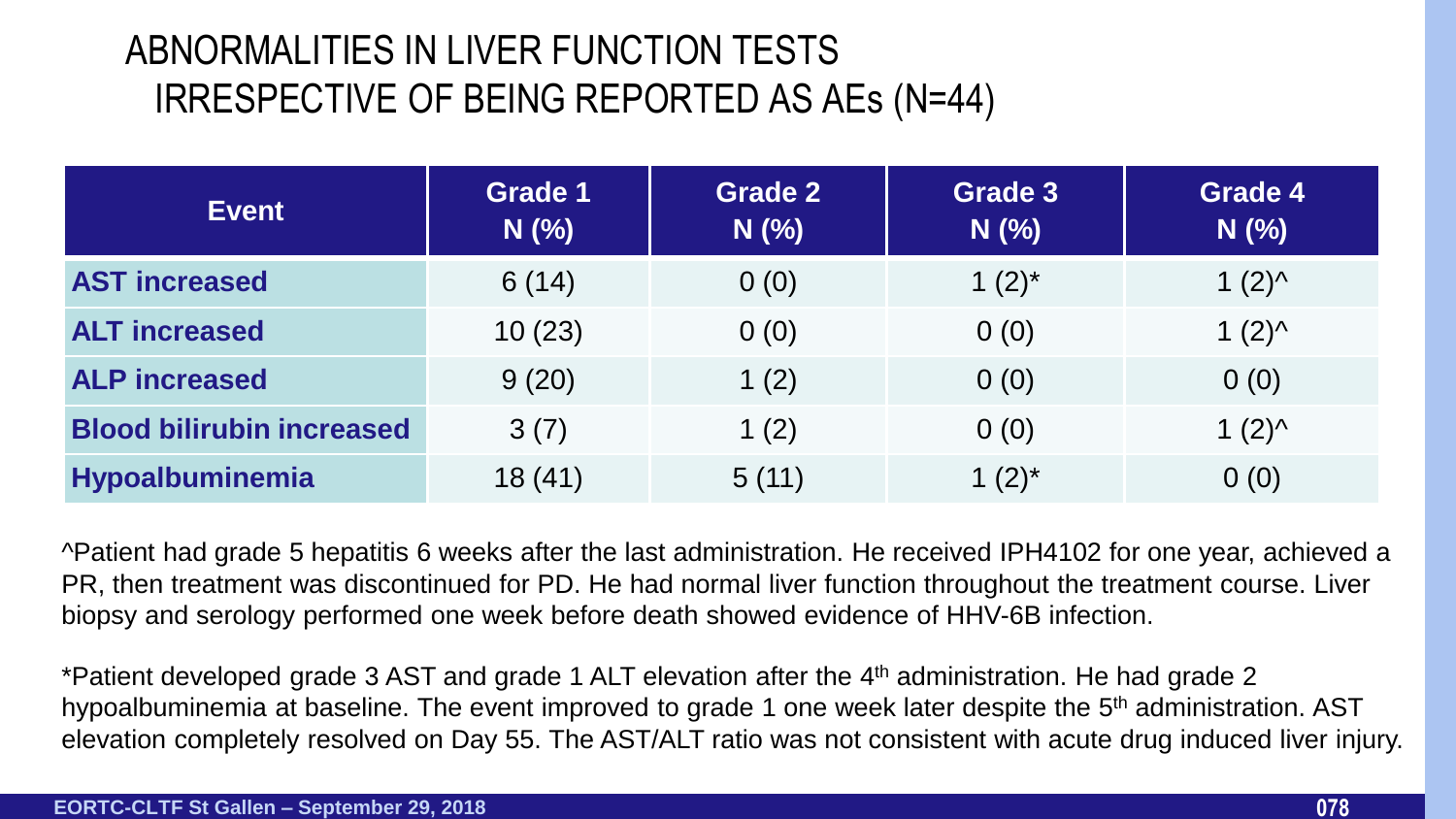## CLINICAL EFFICACY RESULTS (CUT-OFF JUNE, 28 2018)

|                                                                     | <b>Update</b>                                     |                                                 |                                                          |                                                            |                                                                    |
|---------------------------------------------------------------------|---------------------------------------------------|-------------------------------------------------|----------------------------------------------------------|------------------------------------------------------------|--------------------------------------------------------------------|
|                                                                     | <b>Escalation</b><br>$(n=25)$                     | <b>Escalation</b><br><b>SS only</b><br>$(n=20)$ | <b>Expansion</b><br><b>SS</b><br>$(n=15)$                | <b>Total</b><br>$(N=44)^{\$}$                              | <b>Total</b><br><b>without LCT</b><br>$(n=29)$                     |
| <b>Best global</b><br>response<br>$-CR$<br>$-PR$<br>$-SD$<br>$-$ PD | 11(44%)<br>1(4%)<br>10 (40%)<br>12 (48%)<br>2(8%) | 10 (50%)<br>1(5%)<br>9(45%)<br>8(40%)<br>2(10%) | 5(33.3%)<br>1(6.7%)<br>4(26.7%)<br>8 (53.3%)<br>2(13.3%) | 16 (36.4%)<br>2(4.5%)<br>14 (31.8%)<br>24 (54.5%)<br>4(9%) | 15 (51.7%)<br>$2(6.9\%)$<br>13 (44.8%)<br>12 (41.4%)<br>$2(6.9\%)$ |
| Follow up*                                                          | $18.2 (2 - 31 + )$                                | $19.3(2 - 31 + )$                               | $8.1 (2 - 11)$                                           | $12.7(2-31+)$                                              | $14.9(1.9-31+)$                                                    |
| Time to<br>Response*                                                | $4.9(0.9 - 26.8)$                                 | $4.9(0.9 - 26.8)$                               | $5.8(0.8-9)$                                             | NR (0.8-26.8)                                              | $4.8(0.9 - 25.8)$                                                  |
| Duration of<br>Response*                                            | $9.9(2.1 - 26.4+)$                                | $11.9(2.1 - 26.4+)$                             | $NR(1.4-9+)$                                             | $13.8(1.4 - 26.4+)$                                        | $13.8(2.1 - 26.4+)$                                                |
| Progression<br>Free Survival*                                       | $8.1(0.9 - 31.3+)$                                | $11.3(0.9 - 31.3+)$                             | $NR(0.8-11.1+)$                                          | $8.2(0.8 - 31.3+)$                                         | $12.9(0.8 - 31.2+)$                                                |

*\* All in months, median (range)* **NA: Not Applicable; NR: Not Reached LCT: Large-Cell Transformation**

**Nine patients are still on treatment at cut-off date. \$Four tMF (MF with LCT) were enrolled in the expansion. All have best response of SD.**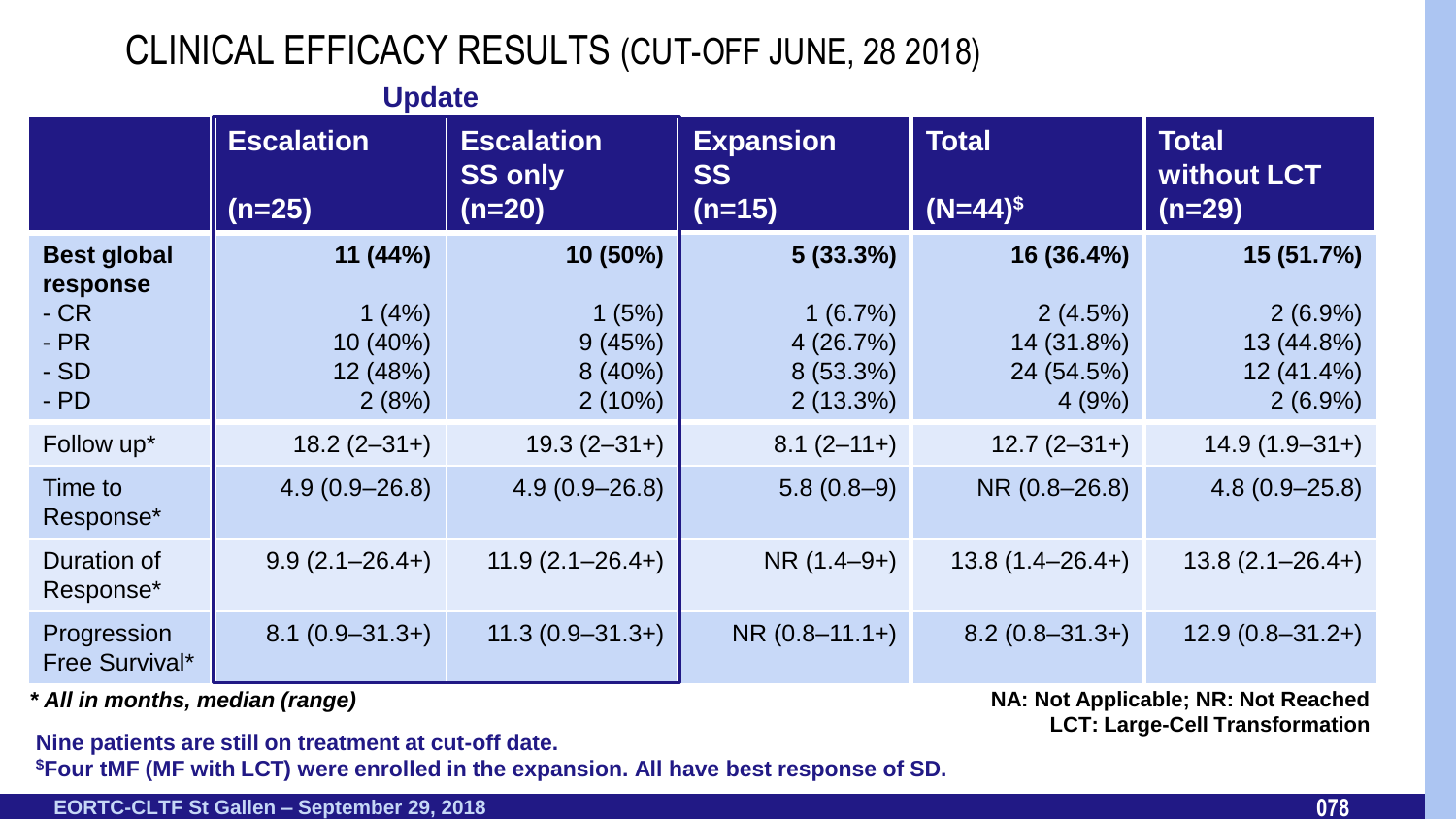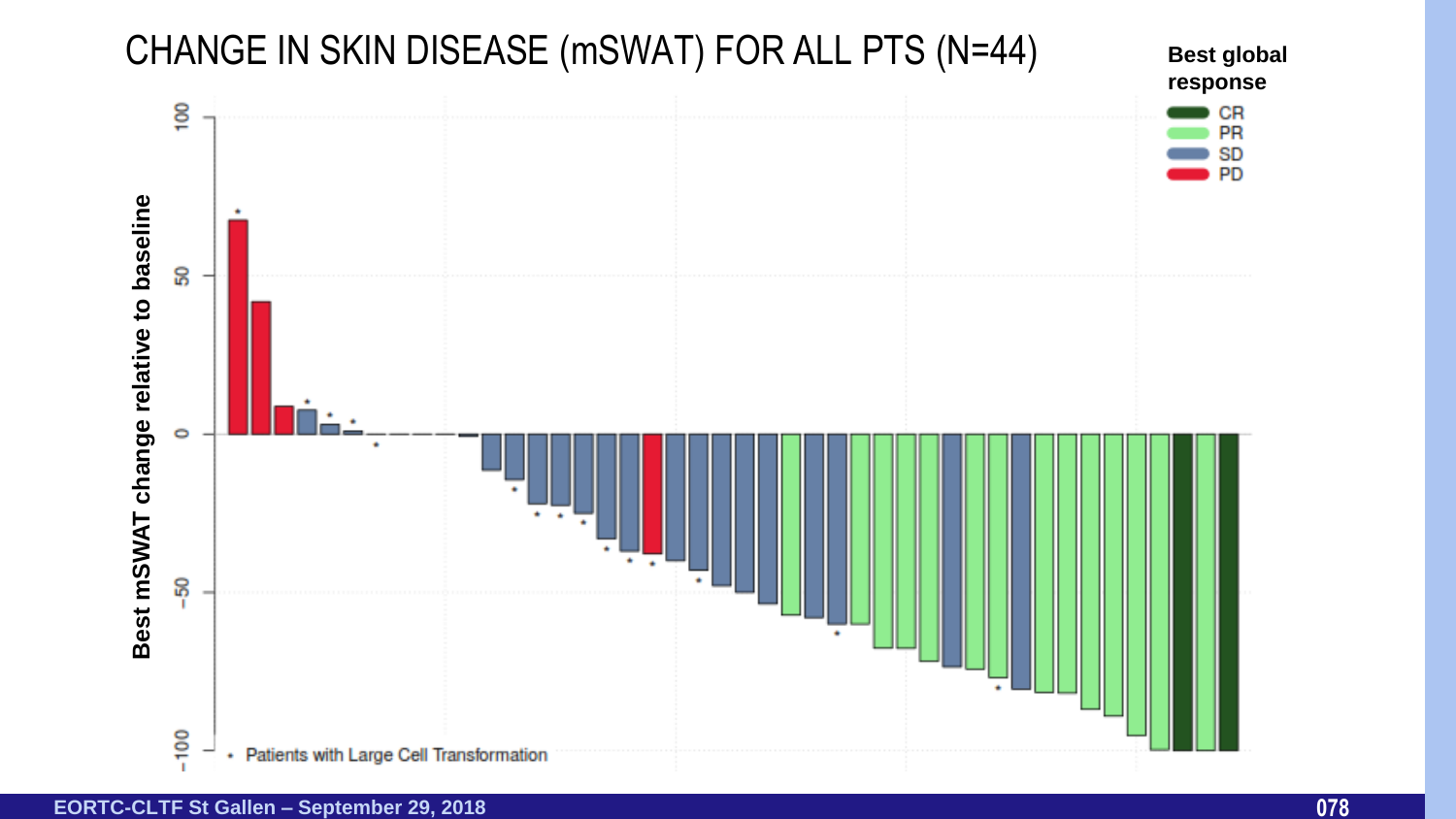#### SWIMMER'S PLOT FOR ALL PATIENTS (N=44)



**\* Patients with LCT**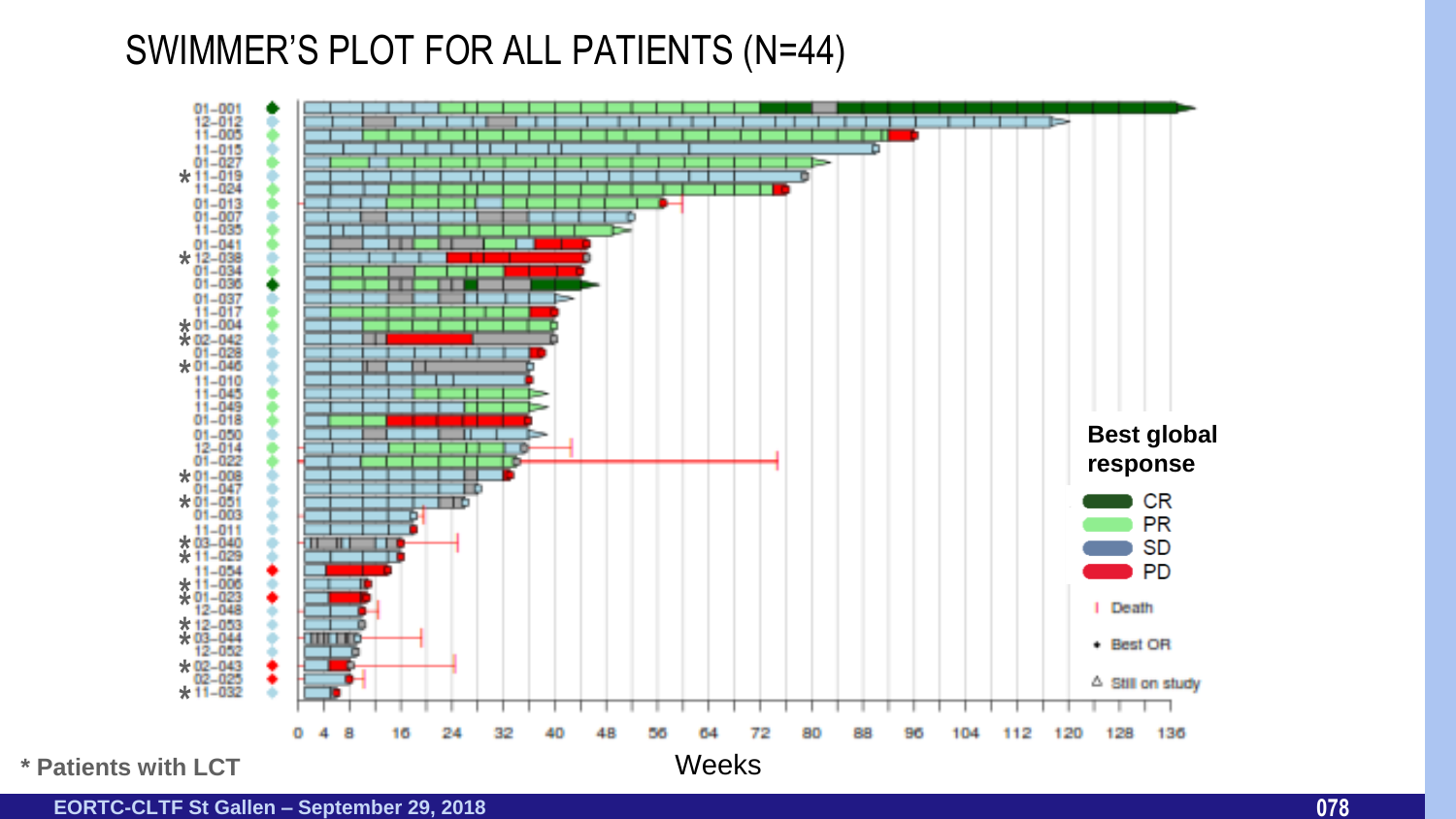#### CHANGE IN mSWAT OVER TIME FOR ALL PTS (N=44)



**EORTC-CLTF St Gallen – September 29, 2018 078**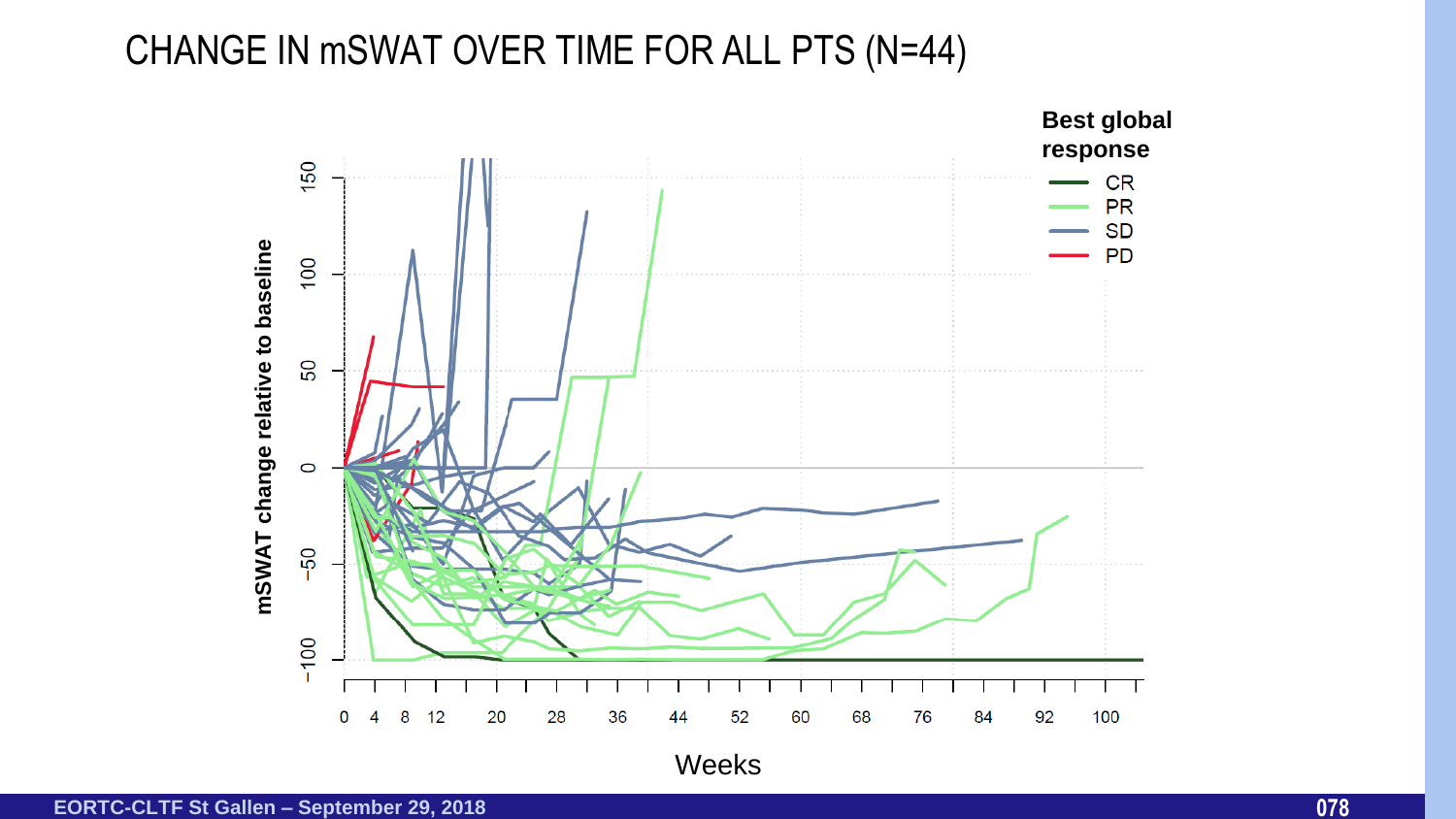### QUALITY OF LIFE BY SKINDEX29 IN ALL PATIENTS (N = 44)



IPH4102 improves Skindex29 global, symptoms, emotional and functional scores over time, including in patients in global SD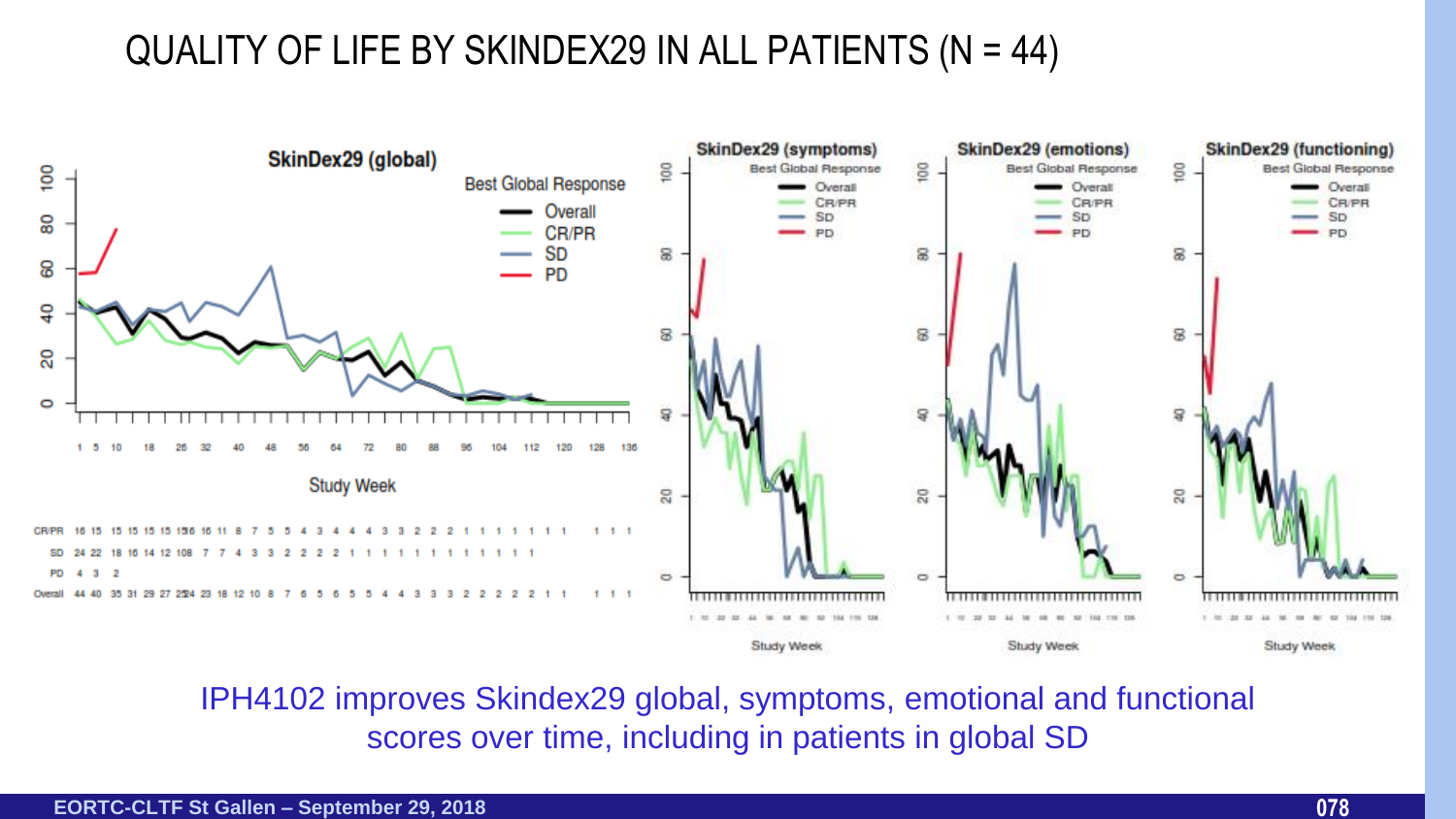## KIR3DL2 REDUCTION IN SKIN PREDICTS GLOBAL CLINICAL RESPONSE

| Decrease in                                        | <b>Global Response</b> |              |  |
|----------------------------------------------------|------------------------|--------------|--|
| %KIR3DL2 cells<br>in skin at W5                    | <b>CR/PR</b>           | <b>SD/PD</b> |  |
| $\geq 25\%$                                        | 9                      | 6            |  |
| $< 25\%$                                           | $\mathcal{P}$          | 11           |  |
| <b>Sensitivity: 82%</b><br><b>Specificity: 65%</b> |                        |              |  |



| Decrease in                                        | <b>Global Response</b> |              |  |
|----------------------------------------------------|------------------------|--------------|--|
| <b>%KIR3DL2 cells</b><br>in skin at W14            | <b>CR/PR</b>           | <b>SD/PD</b> |  |
| $\geq 50\%$                                        | 10                     | 5            |  |
| $< 50\%$                                           | $\mathcal{P}$          | 9            |  |
| <b>Sensitivity: 83%</b><br><b>Specificity: 64%</b> |                        |              |  |



Cut-off were determined with the ROC curves at each time point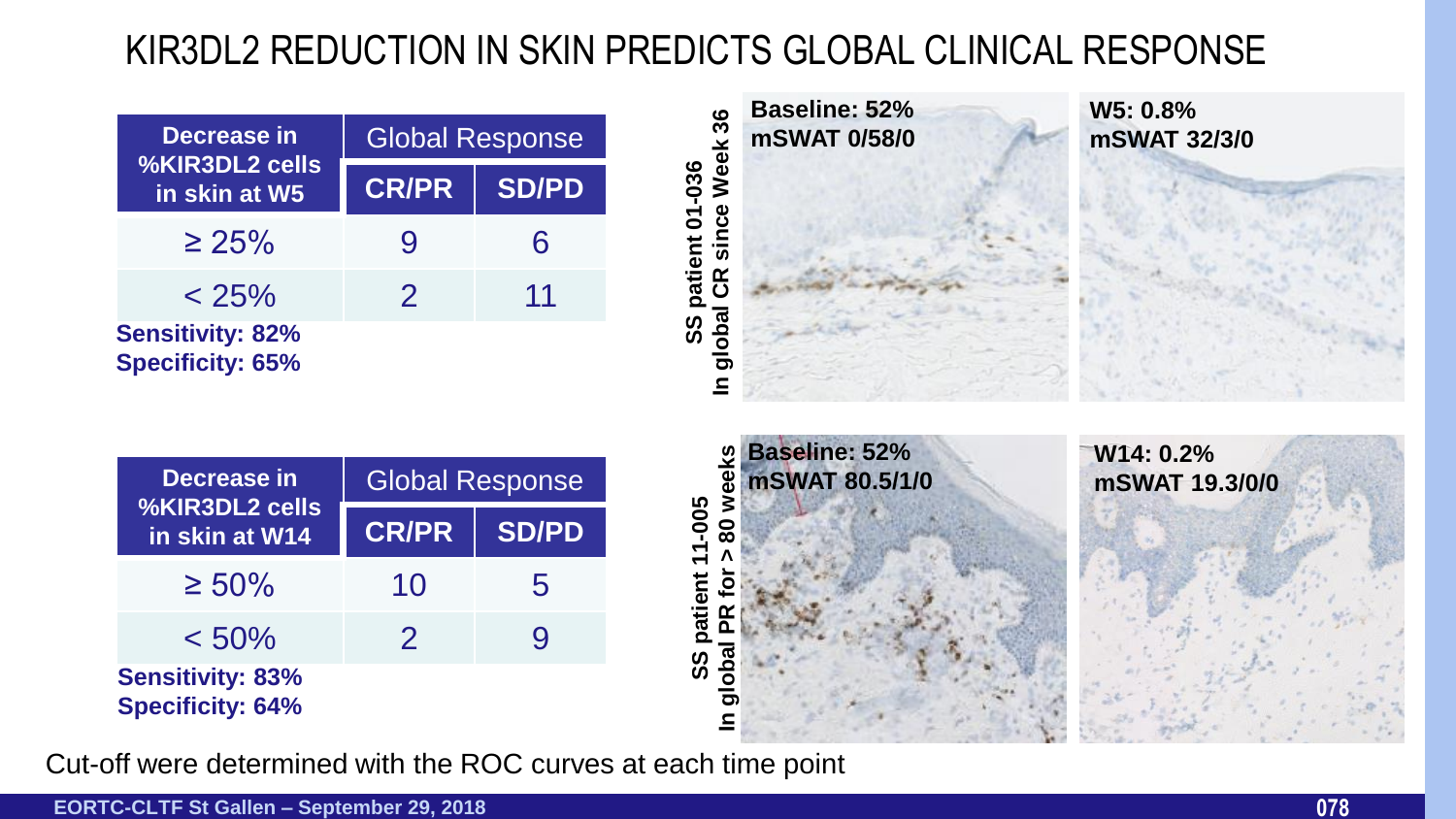### DEPLETION OF SEZARY/ATYPICAL CELLS BY IPH4102 IN BLOOD

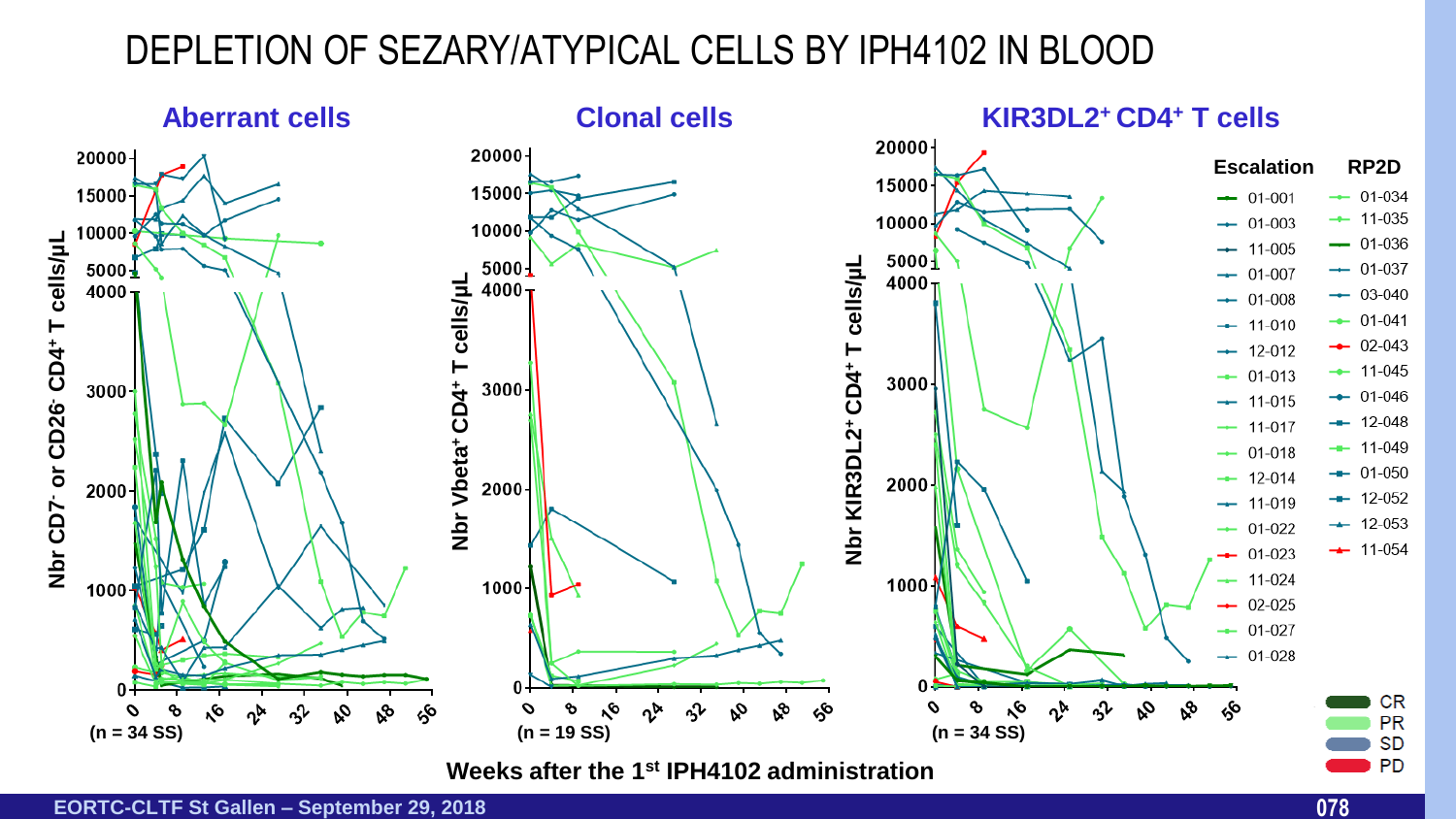#### CONCLUSIONS

- IPH4102 is safe and well tolerated in heavily pretreated relapsed/refractory CTCL.
- IPH4102 shows clinical activity, demonstrated by high response rate and long progression free survival, and these results point to a higher potential in patients without LCT
	- > SS patients treated in the dose-escalation portion have an updated median PFS of 11.3 months
	- > In the totality of the study, for patients without LCT, ORR is 51.7% and median PFS is 12.9 months
- IPH4102 has positive impact on QOL, which is substantially improved in patients achieving global response but also stable disease.
- IPH4102 induces depletion of Sézary/KIR3DL2-positive cells in blood and in skin
- Relationship between KIR3DL2 expression and efficacy will be assessed in a larger patient population. KIR3DL2 will be explored in future clinical trials as potential predictive biomarker of clinical activity.
- A Phase II in relapsed/refractory SS, MF and PTCL is planned.